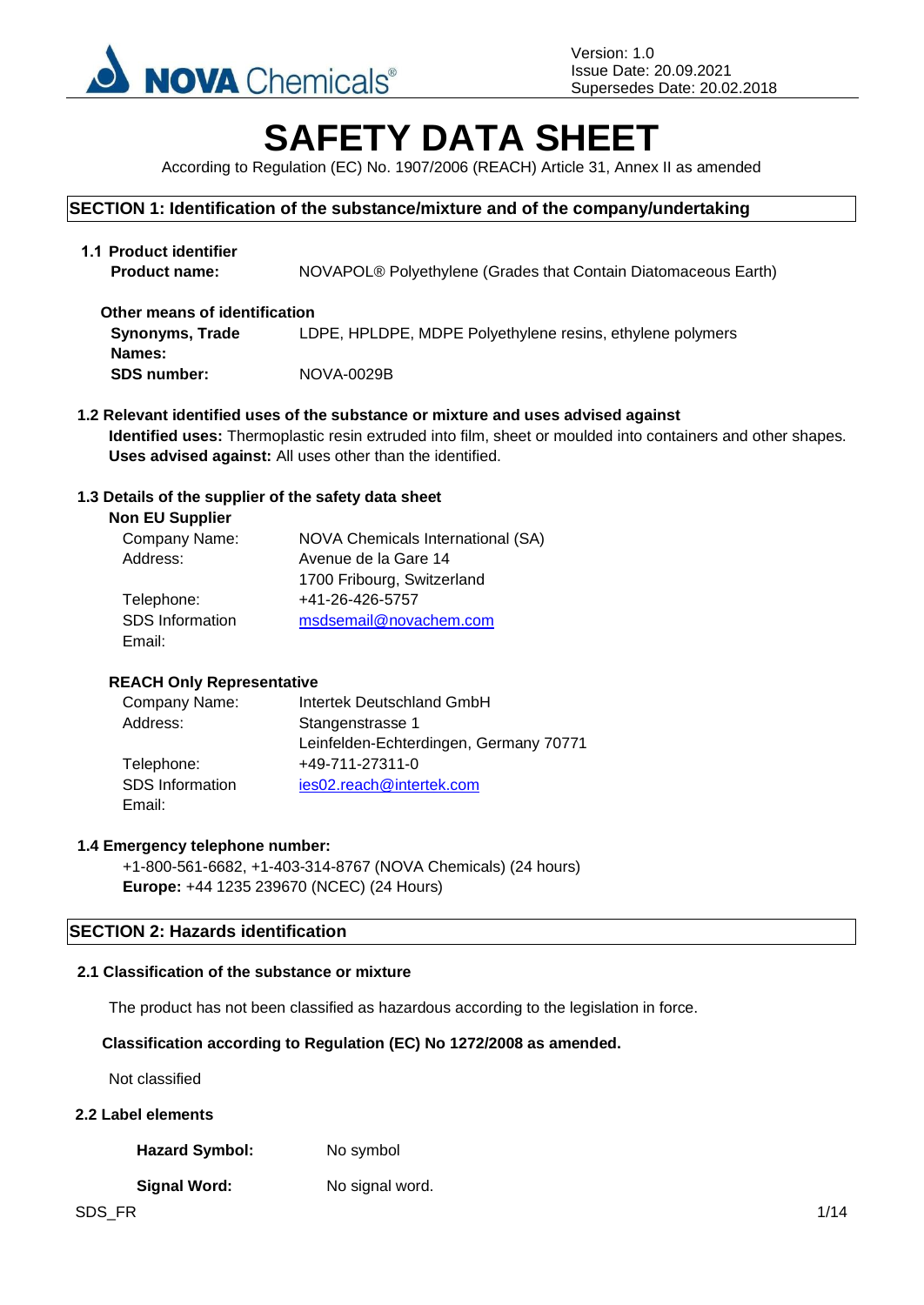

# Hazard Statement(s): not applicable

# **Precautionary Statements:**

| <b>Prevention:</b> | P210: Keep away from heat, hot surfaces, sparks, open flames and other<br>ignition sources. No smoking.<br>P240: Ground and bond container and receiving equipment.<br>P241: Use explosion-proof [electrical/ventilating/lighting] equipment.<br>P264: Wash hands thoroughly after handling.<br>P271: Use only outdoors or in a well-ventilated area.<br>P273: Avoid release to the environment.<br>P280: Wear protective gloves/protective clothing/eye protection/face<br>protection.<br>P284: [In case of inadequate ventilation] wear respiratory protection. |
|--------------------|-------------------------------------------------------------------------------------------------------------------------------------------------------------------------------------------------------------------------------------------------------------------------------------------------------------------------------------------------------------------------------------------------------------------------------------------------------------------------------------------------------------------------------------------------------------------|
| <b>Response:</b>   | P301+P330+P331: IF SWALLOWED: Rinse mouth. Do NOT induce<br>vomiting.<br>P313: Get medical advice/attention.<br>P302+P352: IF ON SKIN: Wash with plenty of water/soap.<br>P332+P313: If skin irritation occurs: Get medical advice/attention.<br>P304+P340: IF INHALED: Remove person to fresh air and keep<br>comfortable for breathing.<br>P305+P351+P338: IF IN EYES: Rinse cautiously with water for several<br>minutes. Remove contact lenses, if present and easy to do. Continue<br>rinsing.                                                               |
| Storage:           | P401: Store in accordance with local/regional/national regulations.<br>P410: Protect from sunlight.                                                                                                                                                                                                                                                                                                                                                                                                                                                               |
| Disposal:          | P501: Dispose of contents/container in accordance with<br>local/regional/national/international regulations.<br>P502: Refer to manufacturer or supplier for information on recovery or<br>recycling.                                                                                                                                                                                                                                                                                                                                                              |
| 2.3 Other hazards  | If small particles are generated during further processing, handling or by<br>other means, may form combustible dust concentrations in air. Spilled<br>product may create a dangerous slipping hazard. The cristobalite is<br>inextricably bound or coated in the resin.                                                                                                                                                                                                                                                                                          |
|                    | PBT assessment does not apply.                                                                                                                                                                                                                                                                                                                                                                                                                                                                                                                                    |
|                    | <b>Endocrine Disruption-Toxicity</b><br>The substance/mixture does not contain components considered to have<br>endocrine disrupting properties according to REACH Article 57(f) or<br>Commission Delegated regulation (EU) 2017/2100 or Commission<br>Regulation (EU) 2018/605 at levels of 0.1% or higher.                                                                                                                                                                                                                                                      |
|                    | <b>Endocrine Disruption-Ecotoxicity</b><br>The substance/mixture does not contain components considered to have<br>endocrine disrupting properties according to REACH Article 57(f) or<br>Commission Delegated regulation (EU) 2017/2100 or Commission<br>Regulation (EU) 2018/605 at levels of 0.1% or higher.                                                                                                                                                                                                                                                   |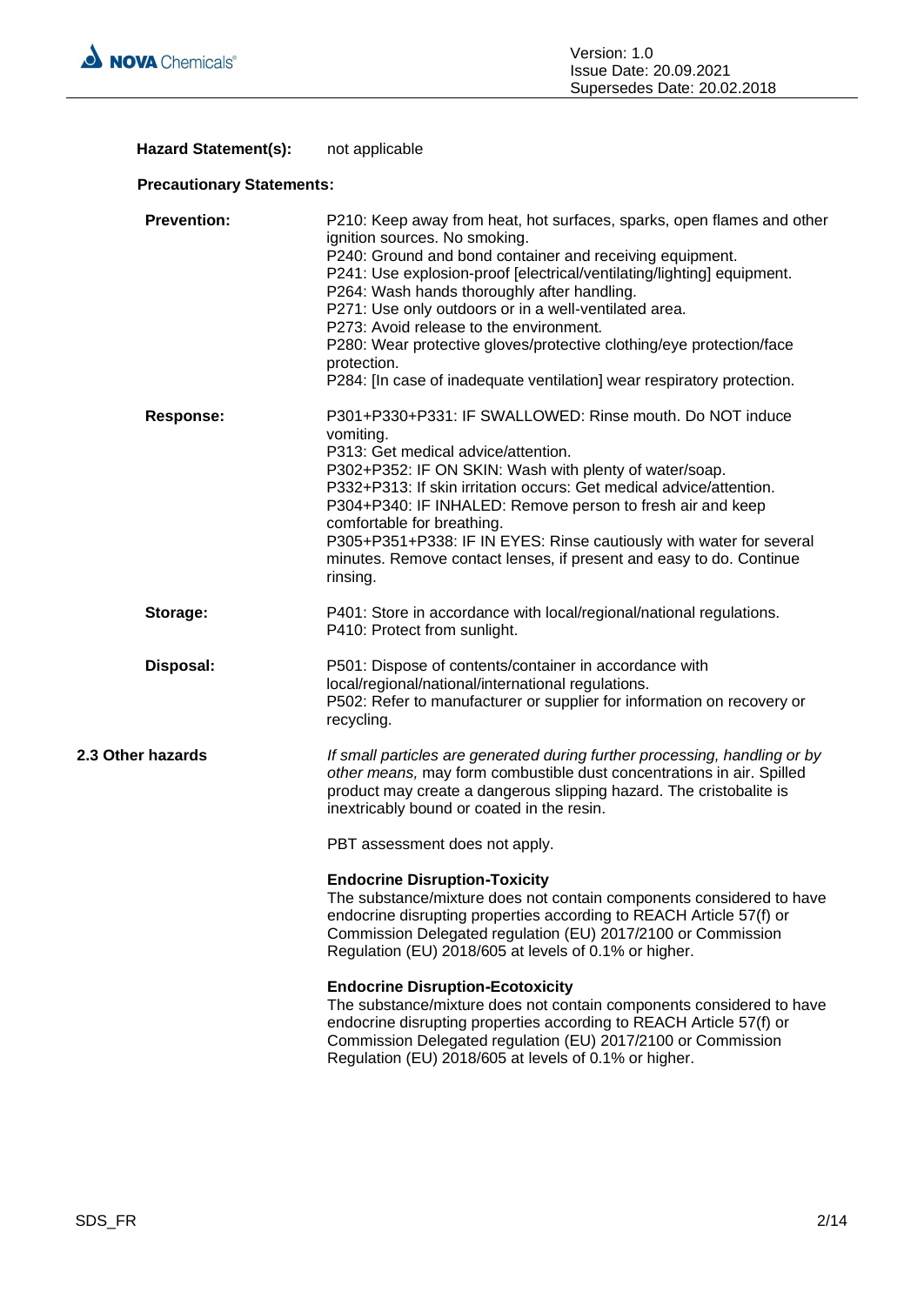# **SECTION 3: Composition/information on ingredients**

# **3.2 Mixtures**

| Chemical name Concentration CAS-No. |                 |            | EC No.     | <b>REACH</b><br><b>Registration</b><br>INo. | <b>IM-Factor:</b>       | <b>Notes</b> |
|-------------------------------------|-----------------|------------|------------|---------------------------------------------|-------------------------|--------------|
| Cristobalite                        | $ 0.1 - 0.3\% $ | 14464-46-1 | 1238-455-4 | l**In<br><i>compliance</i>                  | INo data<br>lavailable. | #            |

\* All concentrations are percent by weight.

# This substance has workplace exposure limit(s).

## This substance is listed as SVHC.

#### **Classification**

| <b>Chemical name</b> | <b>Classification</b>                                                 | <b>Notes</b> |
|----------------------|-----------------------------------------------------------------------|--------------|
| Cristobalite         | Classification: Skin Irrit.: 2: H315; Eye Irrit.: 2: H319; Carc.: 1A: |              |
|                      | H350;                                                                 |              |
|                      | Supplemental label information: None known.                           |              |
|                      | Specific concentration limit: None known.                             |              |
|                      | Acute toxicity, oral: None known.                                     |              |
|                      | Acute toxicity, inhalation: None known.                               |              |
|                      | Acute toxicity, dermal: None known.                                   |              |

CLP: Regulation No. 1272/2008.

The full text for all H-statements is displayed in section 16.

Additional Information: \*\* Cristobalite is a component of the additive, Kieselguhr, soda ash fluxcalcined (CAS# 68855-54-9, EC No. 272-489-0) which was registered under REACH by NOVA Chemicals' Only Representative. The cristobalite is inextricably bound or coated in the resin.

# **SECTION 4: First aid measures**

| 4.1 Description of first aid measures<br>Inhalation:                   | IF INHALED: Remove person to fresh air and keep comfortable for<br>breathing. Get medical advice/attention.                                                                                                                                                                                                                                                                                                                                                      |  |
|------------------------------------------------------------------------|------------------------------------------------------------------------------------------------------------------------------------------------------------------------------------------------------------------------------------------------------------------------------------------------------------------------------------------------------------------------------------------------------------------------------------------------------------------|--|
| <b>Skin Contact:</b>                                                   | IF ON SKIN: Wash with plenty of water/soap. If skin irritation occurs: Get<br>medical advice/attention.                                                                                                                                                                                                                                                                                                                                                          |  |
| Eye contact:                                                           | IF IN EYES: Rinse cautiously with water for several minutes. Remove<br>contact lenses, if present and easy to do. Continue rinsing. Get medical<br>advice/attention.                                                                                                                                                                                                                                                                                             |  |
| Ingestion:                                                             | IF SWALLOWED: Rinse mouth. Do NOT induce vomiting. Get medical<br>advice/attention.                                                                                                                                                                                                                                                                                                                                                                              |  |
| 4.2 Most important symptoms<br>and effects, both acute and<br>delayed: | Thermal burns. Respiratory tract irritation. Mechanical irritation. The<br>cristobalite is inextricably bound or coated in the resin, which minimizes the<br>likelihood of exposure.                                                                                                                                                                                                                                                                             |  |
| Treatment:                                                             | 4.3 Indication of any immediate medical attention and special treatment needed<br>After adequate first aid, no further treatment is required unless symptoms<br>reappear. For more detailed medical emergency support information, call<br>+1-800-561-6682 or +1-403-314-8767 (24 hours, NOVA Chemicals<br>Emergency Response). Burns should be treated as thermal burns. Molten<br>resin will come off as healing occurs; therefore, immediate removal from the |  |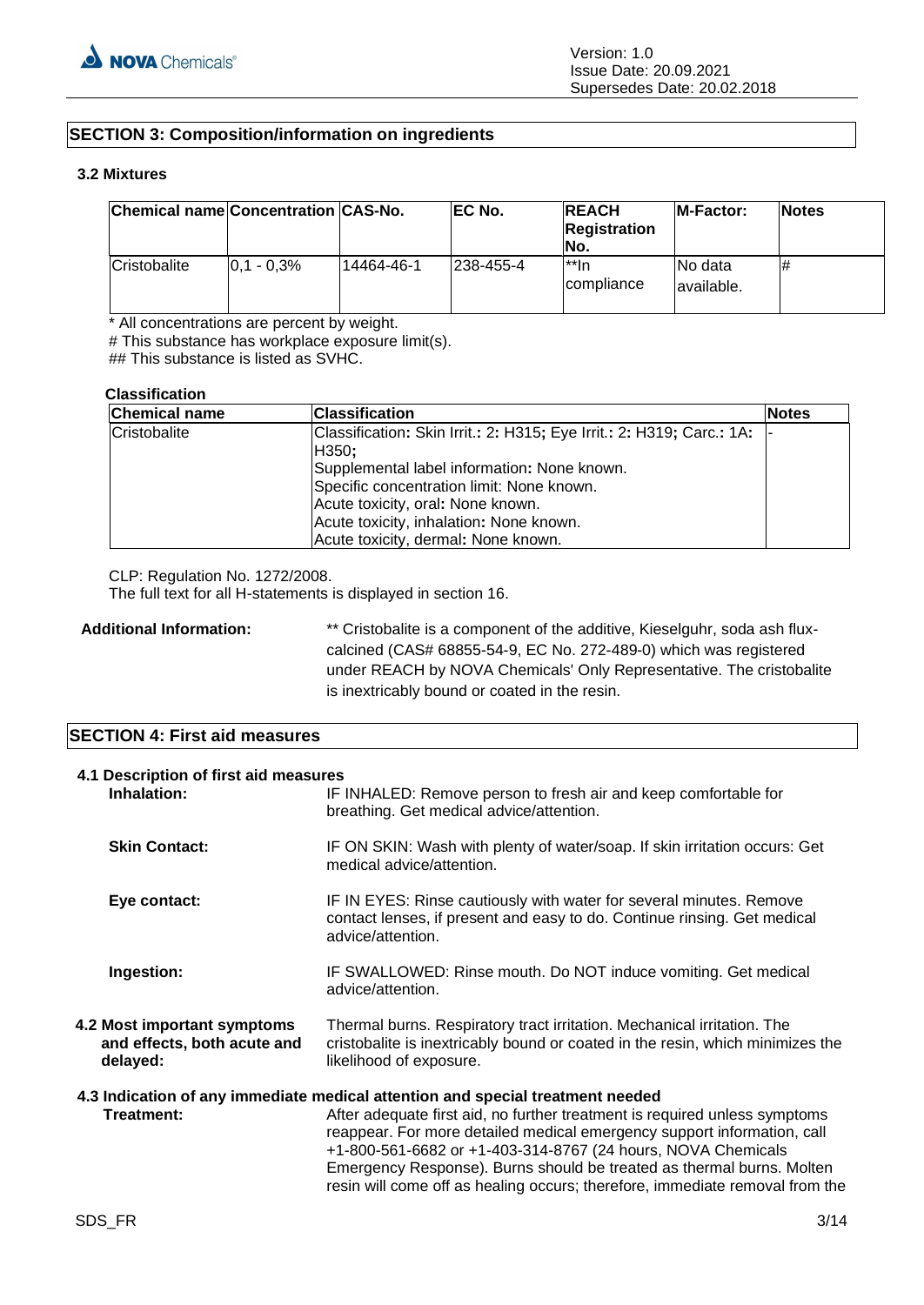skin is not necessary. Treatment should be directed at the control of symptoms and the clinical condition of the patient. No adverse effects due to ingestion are expected. The cristobalite is inextricably bound or coated in the resin, which minimizes the likelihood of exposure.

# **SECTION 5: Firefighting measures**

| <b>General Fire Hazards:</b>                                               | Solid resins support combustion but do not meet combustible definition.<br>Product will burn at high temperatures but is not considered flammable.<br>Under fire conditions, product will readily burn and emit irritating smoke.<br>Powdered material may form explosive dust-air mixtures.                                                                                                                                                                                                                                                                                                                  |
|----------------------------------------------------------------------------|---------------------------------------------------------------------------------------------------------------------------------------------------------------------------------------------------------------------------------------------------------------------------------------------------------------------------------------------------------------------------------------------------------------------------------------------------------------------------------------------------------------------------------------------------------------------------------------------------------------|
| 5.1 Extinguishing media<br>Suitable extinguishing<br>media:                | Water fog or water spray. Small fires: Dry chemical, carbon dioxide (CO2)<br>or foam.                                                                                                                                                                                                                                                                                                                                                                                                                                                                                                                         |
| <b>Unsuitable extinguishing</b><br>media:                                  | Avoid water in straight hose stream; will scatter and spread fire.                                                                                                                                                                                                                                                                                                                                                                                                                                                                                                                                            |
| 5.2 Special hazards arising<br>from the substance or<br>mixture:           | Upon heating, polyethylene may emit various oligomers, waxes and<br>oxygenated hydrocarbons as well as carbon dioxide, carbon monoxide and<br>small amounts of other organic vapours (e.g. aldehydes, acrolein).<br>Inhalation of these decomposition products may be hazardous. Powdered<br>material may form explosive dust-air mixtures. Risk of dust-air explosion is<br>increased if flammable vapours are also present. Static discharge: material<br>can accumulate static charges which may cause an incendiary electrical<br>discharge.                                                              |
| 5.3 Advice for firefighters<br><b>Special fire fighting</b><br>procedures: | Keep upwind. Keep unauthorised personnel away. Move containers from<br>fire area if you can do so without risk. Fight fire from maximum distance or<br>use unmanned holders or monitor nozzles. Apply extinguishing media<br>carefully to avoid creating airborne dust. Water may be used to flood the<br>area. Use water spray to cool fire exposed surfaces and to protect<br>personnel. Avoid inhaling any smoke and combustion materials. Remove<br>and isolate contaminated clothing and shoes. Prevent run-off from fire<br>control or dilution from entering streams, sewers or drinking water supply. |
| <b>Special protective</b><br>equipment for firefighters:                   | Firefighters must use standard protective equipment including flame<br>retardant coat, helmet with face shield, gloves, rubber boots, and in<br>enclosed spaces, SCBA.                                                                                                                                                                                                                                                                                                                                                                                                                                        |

# **SECTION 6: Accidental release measures**

| 6.1 Personal precautions,<br>protective equipment and<br>emergency procedures: | Isolate area. Alert stand-by emergency and fire fighting personnel. Dust<br>deposits should not be allowed to accumulate on surfaces, as these may<br>form an explosive mixture if they are released into the atmosphere in<br>sufficient concentration.                                                                                                                                                                                                                                                                                                         |
|--------------------------------------------------------------------------------|------------------------------------------------------------------------------------------------------------------------------------------------------------------------------------------------------------------------------------------------------------------------------------------------------------------------------------------------------------------------------------------------------------------------------------------------------------------------------------------------------------------------------------------------------------------|
| 6.2 Environmental precautions:                                                 | Prevent entry into waterways, sewer, basements or confined areas.                                                                                                                                                                                                                                                                                                                                                                                                                                                                                                |
| 6.3 Methods and material for<br>containment and cleaning<br>up:                | Wear appropriate personal protective equipment. Do not touch or walk<br>through spilled material. In case of leakage, eliminate all ignition sources.<br>Stop leak if safe to do so. Prevent entry into waterways, sewer, basements<br>or confined areas. Spilled product may create a dangerous slipping hazard.<br>Use appropriate tools to put the spilled solid in an appropriate disposal or<br>recovery container. Recover and reclaim or recycle, if practical. Avoid<br>dispersal of dust in the air (i.e., clearing dust surfaces with compressed air). |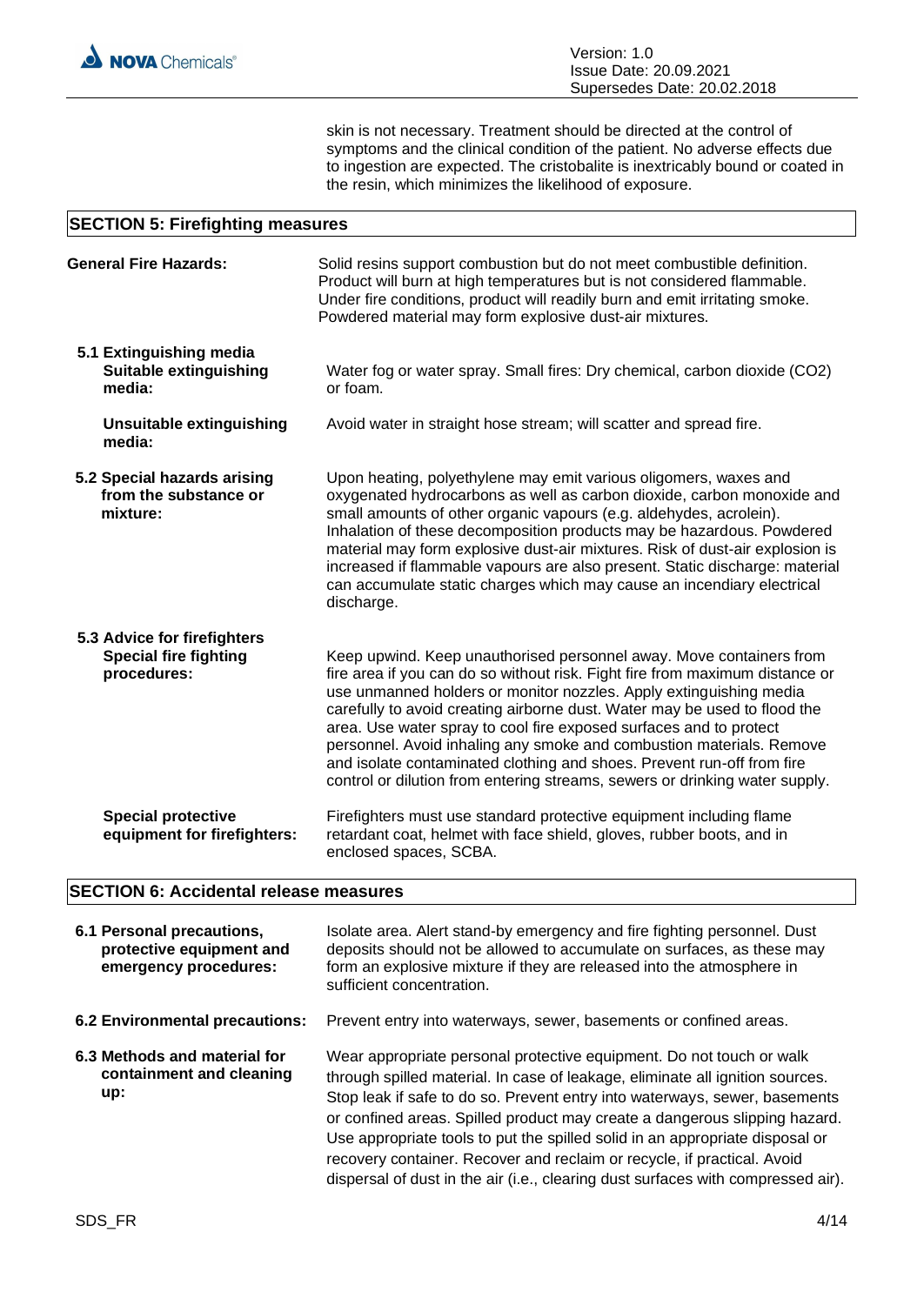

| Version: 1.0                |
|-----------------------------|
| Issue Date: 20.09.2021      |
| Supersedes Date: 20.02.2018 |

| 6.4 Reference to other                  | See Section 8 for recommended Personal Protective Equipment and see |  |  |
|-----------------------------------------|---------------------------------------------------------------------|--|--|
| sections:                               | Section 13 for waste disposal considerations.                       |  |  |
| <b>SECTION 7: Handling and storage:</b> |                                                                     |  |  |

| 7.1 Precautions for safe<br>handling:                                   | Keep away from uncontrolled heat and incompatible materials. Ground all<br>material handling and transfer equipment. Wash hands thoroughly after<br>handling. Prevent dust accumulation to minimise explosion hazard. For<br>additional information on control of static and minimizing potential dust and<br>fire hazards, refer to NFPA-654, "Standard for the Prevention of Fire and<br>Dust Explosions from the Manufacturing, Processing and Handling of<br>Combustible Particulate Solids, 2013 Edition". Use in a well-ventilated area.<br>Avoid release to the environment. Wear eye protection/protective gloves as<br>needed/wear full face-shield during thermal processing if contact with<br>molten material is possible/wear respirator if dusty. Spilled product may<br>create a dangerous slipping hazard.                                 |
|-------------------------------------------------------------------------|------------------------------------------------------------------------------------------------------------------------------------------------------------------------------------------------------------------------------------------------------------------------------------------------------------------------------------------------------------------------------------------------------------------------------------------------------------------------------------------------------------------------------------------------------------------------------------------------------------------------------------------------------------------------------------------------------------------------------------------------------------------------------------------------------------------------------------------------------------|
| 7.2 Conditions for safe storage,<br>including any<br>incompatibilities: | Store in accordance with all current regulations and standards. Storage<br>area should be clearly identified, well-illuminated and clear of obstruction.<br>Store in closed, grounded and properly designed vessels. Keep away from<br>uncontrolled heat and incompatible materials. Protect from sunlight.<br>Outdoor storage of product in bags requires protection from ultra-violet<br>sunlight by use of a UV stabilized bag or alternate means. Avoid<br>accumulation of dust by frequent cleaning and suitable construction of<br>storage and handling areas. Keep shovels and vacuum systems readily<br>available for cleanup of loose material. DO NOT enter filled bulk containers<br>and attempt to walk over product, due to risk of slipping and possible<br>suffocation. Use a fall arrest system when working near open bulk<br>containers. |
| 7.3 Specific end use(s):                                                | Thermoplastic resin extruded into film, sheet or moulded into containers<br>and other shapes.                                                                                                                                                                                                                                                                                                                                                                                                                                                                                                                                                                                                                                                                                                                                                              |

# **SECTION 8: Exposure controls/personal protection**

#### **8.1 Control parameters Occupational Exposure Limits**

During dusty conditions ACGIH recommends for Particles (insoluble or poorly soluble) not otherwise specified a TWA of 10 mg/m3 (inhalable particles), 3 mg/m3 TWA (respirable particles). **France:** 10 mg/m3 (VME) (Inhalable fraction.); 5 mg/m3 (VME) (Respirable fraction.); For Dust.

The cristobalite is inextricably bound or coated in the resin, which minimizes the likelihood of exposure.

| <b>Chemical name</b>                   | Type | <b>Exposure Limit Values</b> | Source                                                                                                              |
|----------------------------------------|------|------------------------------|---------------------------------------------------------------------------------------------------------------------|
| Cristobalite - Respirable<br>fraction. | VME  | $0.05 \text{ mg/m}3$         | France. Threshold Limit Values (VLEP) for<br>Occupational Exposure to Chemicals in<br>France, INRS ED 984 (07 2012) |

# **8.2 Exposure controls**

**Appropriate Engineering Controls:**

Engineering methods to reduce hazardous exposure are preferred controls. Methods include mechanical ventilation (dilution and local exhaust) process or personal enclosure, remote and automated operation, control of process conditions, leak detection and repair systems, and other process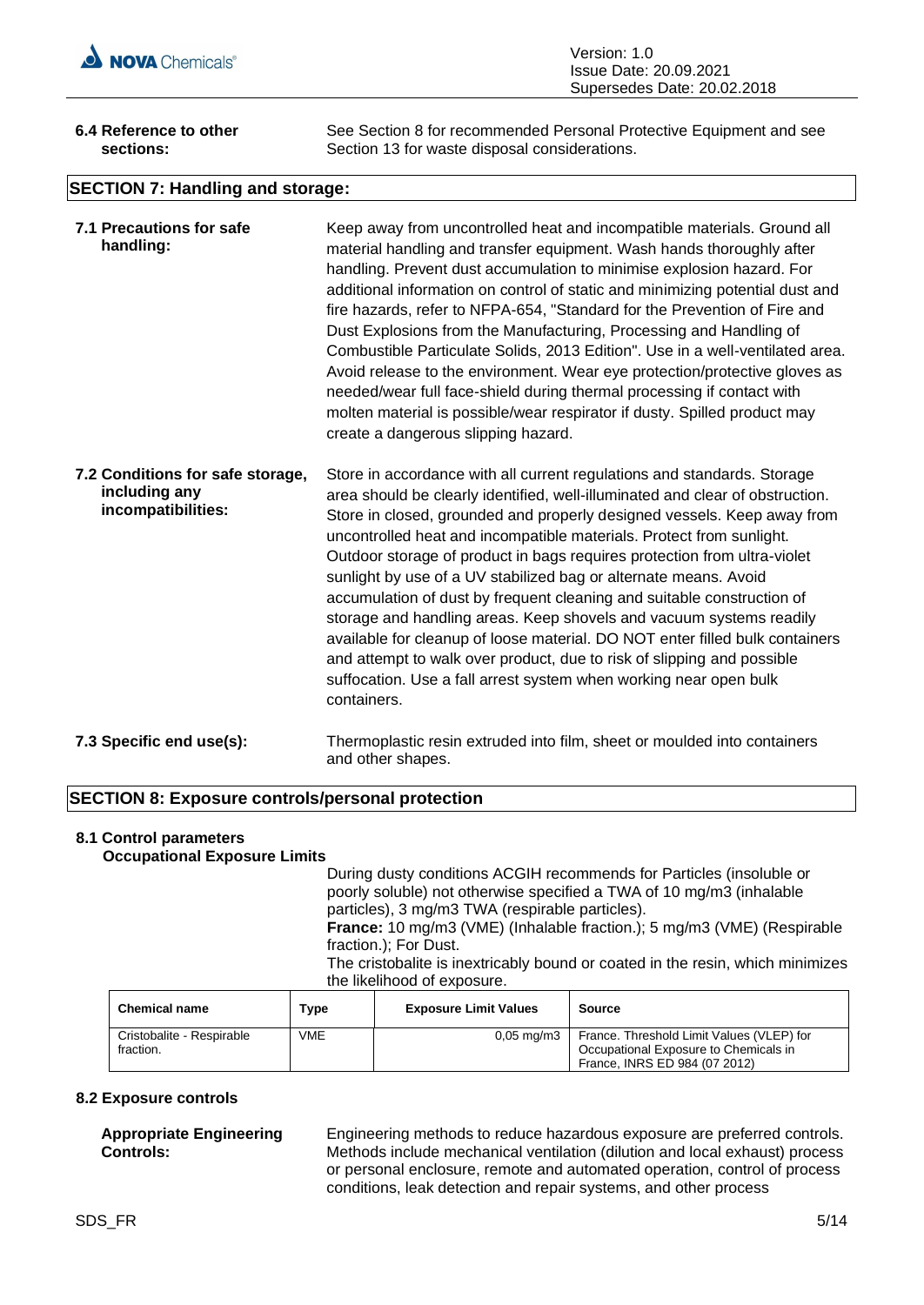modifications. Ensure all exhaust ventilation systems are discharged to outdoors, away from air intakes and ignition sources. Supply sufficient replacement air to make up for air removed by exhaust systems. Administrative (procedure) controls and use of personal protective equipment may also be required. It is recommended that all dust control equipment such as local exhaust ventilation and material transport systems involved in handling of this product contain explosion relief vents or an explosion suppression system or an oxygen-deficient environment. Use only appropriately classified electrical equipment and powered industrial trucks.

# **Individual protection measures, such as personal protective equipment**

| <b>General information:</b>                       | Personal protective equipment (PPE) should not be considered a long-term<br>solution to exposure control. Employer programs to properly select, fit,<br>maintain and train employees to use equipment must accompany PPE.<br>Consult a competent industrial hygiene resource, the PPE manufacturer's<br>recommendation, and/or applicable regulations to determine hazard<br>potential and ensure adequate protection. |
|---------------------------------------------------|------------------------------------------------------------------------------------------------------------------------------------------------------------------------------------------------------------------------------------------------------------------------------------------------------------------------------------------------------------------------------------------------------------------------|
| <b>Eye/face protection:</b>                       | Safety glasses. Wear a face shield when working with molten material.                                                                                                                                                                                                                                                                                                                                                  |
| <b>Skin protection</b><br><b>Hand Protection:</b> | Wear gloves to protect against thermal burns.                                                                                                                                                                                                                                                                                                                                                                          |
| Other:                                            | Wear appropriate clothing to prevent any possibility of skin contact. Wear<br>work clothes with long sleeves and pants. Safety footwear with good<br>traction is recommended to help prevent slipping. Static Dissipative (SD)<br>rated footwear is also recommended.                                                                                                                                                  |
| <b>Respiratory Protection:</b>                    | Appropriate approved air-purifying respirator that meets the requirements of<br>the European Standard for Respiratory Protection (EN 149) or self-<br>contained breathing apparatus should be used. Air supplied breathing<br>apparatus must be used when oxygen concentrations are low or if airborne<br>concentrations exceed the limits of the air-purifying respirators.                                           |
| <b>Hygiene measures:</b>                          | Use effective control measures and PPE to maintain worker exposure to<br>concentrations that are below these limits. Ensure that eyewash stations<br>and safety showers are in close proximity to work locations.                                                                                                                                                                                                      |
| <b>Environmental Controls:</b>                    | Follow all applicable environmental protection legislation.                                                                                                                                                                                                                                                                                                                                                            |
|                                                   |                                                                                                                                                                                                                                                                                                                                                                                                                        |

# **SECTION 9: Physical and chemical properties**

# **9.1 Information on basic physical and chemical properties**

| Appearance                                                                    |                                                                                                      |      |
|-------------------------------------------------------------------------------|------------------------------------------------------------------------------------------------------|------|
| <b>Physical state:</b>                                                        | solid                                                                                                |      |
| Form:                                                                         | Pellets or Granular powder                                                                           |      |
| Colour:                                                                       | white / colourless / translucent                                                                     |      |
| Odour:                                                                        | Minimal, Mild                                                                                        |      |
| <b>Odour Threshold:</b>                                                       | No data available.                                                                                   |      |
| <b>Melting point/freezing point:</b>                                          | 105 - 125 °C (221 - 257 °F) (Melting Point) 80 - 105 °C<br>$(176 - 221 \degree F)$ (Softening point) |      |
| Initial boiling point and boiling range:                                      | not applicable                                                                                       |      |
| <b>Flammability:</b><br>Upper/lower limit on flammability or explosive limits | May form combustible dust concentrations in air.                                                     |      |
| Flammability limit - upper (%):                                               | not applicable                                                                                       |      |
| Flammability limit - lower(%):                                                | not applicable                                                                                       |      |
| SDS FR                                                                        |                                                                                                      | 6/14 |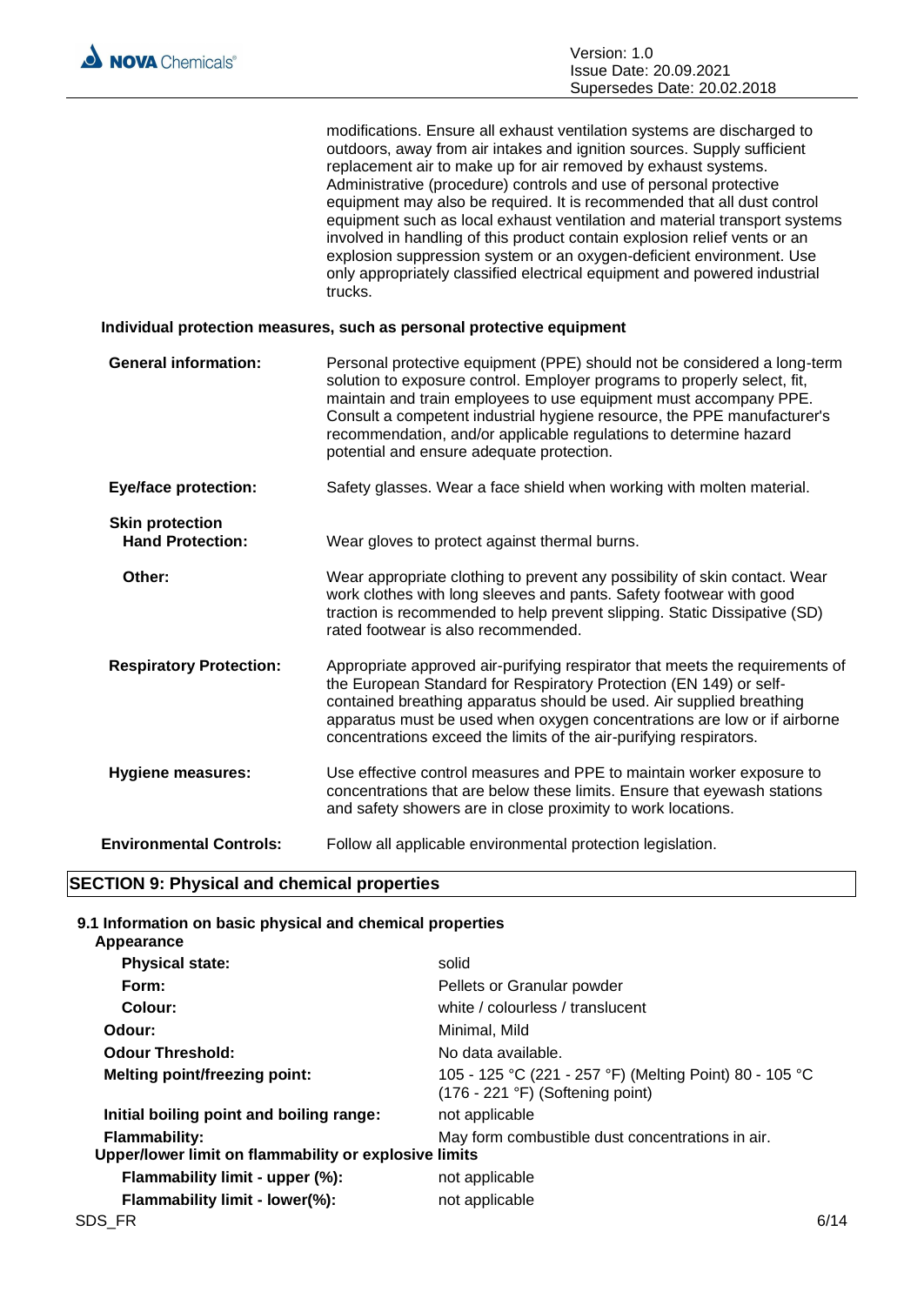| <b>Flash Point:</b>                      |                | not applicable              |
|------------------------------------------|----------------|-----------------------------|
| <b>Auto-ignition temperature:</b>        |                | 330 - 410 °C (626 - 770 °F) |
| <b>Decomposition temperature:</b>        |                | $>$ 300 °C ( $>$ 572 °F)    |
| pH:                                      |                | not applicable              |
| <b>Viscosity</b>                         |                |                             |
| Kinematic viscosity:                     |                | not applicable              |
| Solubility(ies)                          |                |                             |
| <b>Solubility in water:</b>              |                | Insoluble in water          |
| Solubility (other):                      |                | No data available.          |
| Partition coefficient (n-octanol/water): |                | not applicable              |
| Vapour pressure:                         |                | not applicable              |
| <b>Relative density:</b>                 |                | $0,910 - 0,940$             |
| Density:                                 |                | 910 - 940 kg/m3             |
| <b>Relative vapour density:</b>          |                | not applicable              |
| Vapour density:                          |                | not applicable              |
| <b>Particle characteristics</b>          |                |                             |
| <b>Particle Size:</b>                    |                | $0,1 - 5$ MM                |
| 9.2 Other information                    |                |                             |
| <b>Oxidising Properties:</b>             | not applicable |                             |
| <b>Evaporation Rate:</b>                 | not applicable |                             |

# **SECTION 10: Stability and reactivity**

| <b>10.1 Reactivity:</b>                     | Contact with incompatible materials. Sources of ignition. Exposure to heat.                                                                                                                                                                                                                                                  |
|---------------------------------------------|------------------------------------------------------------------------------------------------------------------------------------------------------------------------------------------------------------------------------------------------------------------------------------------------------------------------------|
| 10.2 Chemical stability:                    | Material is stable under normal conditions.                                                                                                                                                                                                                                                                                  |
| 10.3 Possibility of hazardous<br>reactions: | Hazardous polymerization not likely to occur.                                                                                                                                                                                                                                                                                |
| 10.4 Conditions to avoid:                   | Avoid exposing to heat and contact with strong oxidising substances. Avoid<br>processing material over 300 °C (572 °F).                                                                                                                                                                                                      |
| 10.5 Incompatible Materials:                | Strong oxidising agents. Organic solvents, ether, gasoline, lubricating oils,<br>chlorinated hydrocarbons and aromatic hydrocarbons may react with and<br>degrade polyethylene. Powdered material may form explosive dust-air<br>mixtures. Risk of dust-air explosion is increased if flammable vapours are<br>also present. |
| 10.6 Hazardous decomposition<br>products:   | Upon decomposition, polyethylene may emit various oligomers, waxes and<br>oxygenated hydrocarbons as well as carbon dioxide, carbon monoxide and<br>small amounts of other organic vapours (e.g. aldehydes, acrolein).<br>Inhalation of these decomposition products may be hazardous.                                       |

# **SECTION 11: Toxicological information**

# **Information on likely routes of exposure**

| Inhalation:          | During processing, thermal fumes and inhalation of fine particles may<br>cause respiratory irritation. The cristobalite is inextricably bound or coated<br>in the resin, which minimizes the likelihood of exposure. |
|----------------------|----------------------------------------------------------------------------------------------------------------------------------------------------------------------------------------------------------------------|
| <b>Skin Contact:</b> | During processing, contact with powder or fines may cause mechanical                                                                                                                                                 |
| SDS FR               | 7/14                                                                                                                                                                                                                 |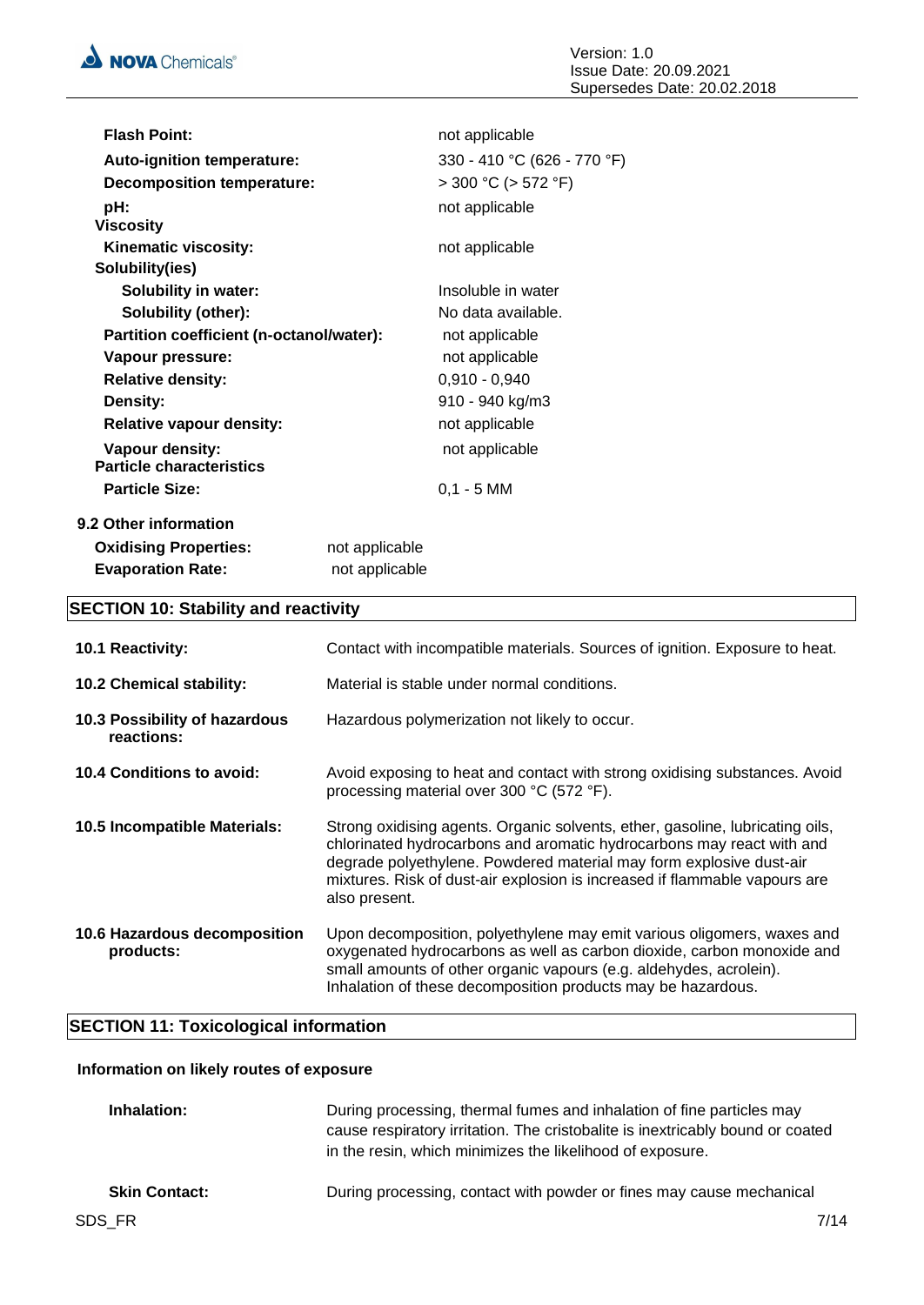

 $\overline{a}$ 

|                                                      | irritation. Molten material will produce thermal burns. The cristobalite is<br>inextricably bound or coated in the resin, which minimizes the likelihood of<br>exposure.                                                                         |
|------------------------------------------------------|--------------------------------------------------------------------------------------------------------------------------------------------------------------------------------------------------------------------------------------------------|
| Eye contact:                                         | During processing, contact with powder or fines may cause mechanical<br>irritation. Molten material will produce thermal burns. The cristobalite is<br>inextricably bound or coated in the resin, which minimizes the likelihood of<br>exposure. |
| Ingestion:                                           | Ingestion of this product is not a likely route of exposure.                                                                                                                                                                                     |
|                                                      | Symptoms related to the physical, chemical and toxicological characteristics                                                                                                                                                                     |
| Inhalation:                                          | Respiratory irritation.                                                                                                                                                                                                                          |
| <b>Skin Contact:</b>                                 | Mechanical irritation. Thermal burns. Negligible irritation of the skin based<br>on chemical structure (polymer).                                                                                                                                |
| Eye contact:                                         | Mechanical irritation. Thermal burns. May cause mild, short-lasting<br>discomfort to eyes.                                                                                                                                                       |
| Ingestion:                                           | No adverse effects due to ingestion are expected.                                                                                                                                                                                                |
| 11.1 Information on toxicological effects            |                                                                                                                                                                                                                                                  |
| <b>Acute toxicity</b>                                |                                                                                                                                                                                                                                                  |
| Oral<br><b>Product:</b>                              | LD $50:$ > 5.000 mg/kg (estimated)                                                                                                                                                                                                               |
| <b>Dermal</b><br>Product:                            | Not classified for acute toxicity based on available data.                                                                                                                                                                                       |
| <b>Inhalation</b><br><b>Product:</b>                 | Not classified for acute toxicity based on available data.                                                                                                                                                                                       |
| <b>Repeated dose toxicity</b><br><b>Product:</b>     | No data available.                                                                                                                                                                                                                               |
| <b>Skin Corrosion/Irritation</b><br>Product:         | No data available.                                                                                                                                                                                                                               |
| <b>Components:</b><br>Cristobalite                   | Irritating. May cause abrasion to skin. The cristobalite is inextricably bound<br>or coated in the resin, which minimizes the likelihood of exposure.                                                                                            |
| <b>Serious Eye Damage/Eye Irritation</b><br>Product: | No data available.                                                                                                                                                                                                                               |
| <b>Components:</b><br>Cristobalite                   | Irritating. May cause abrasion to cornea. The cristobalite is inextricably<br>bound or coated in the resin, which minimizes the likelihood of exposure.                                                                                          |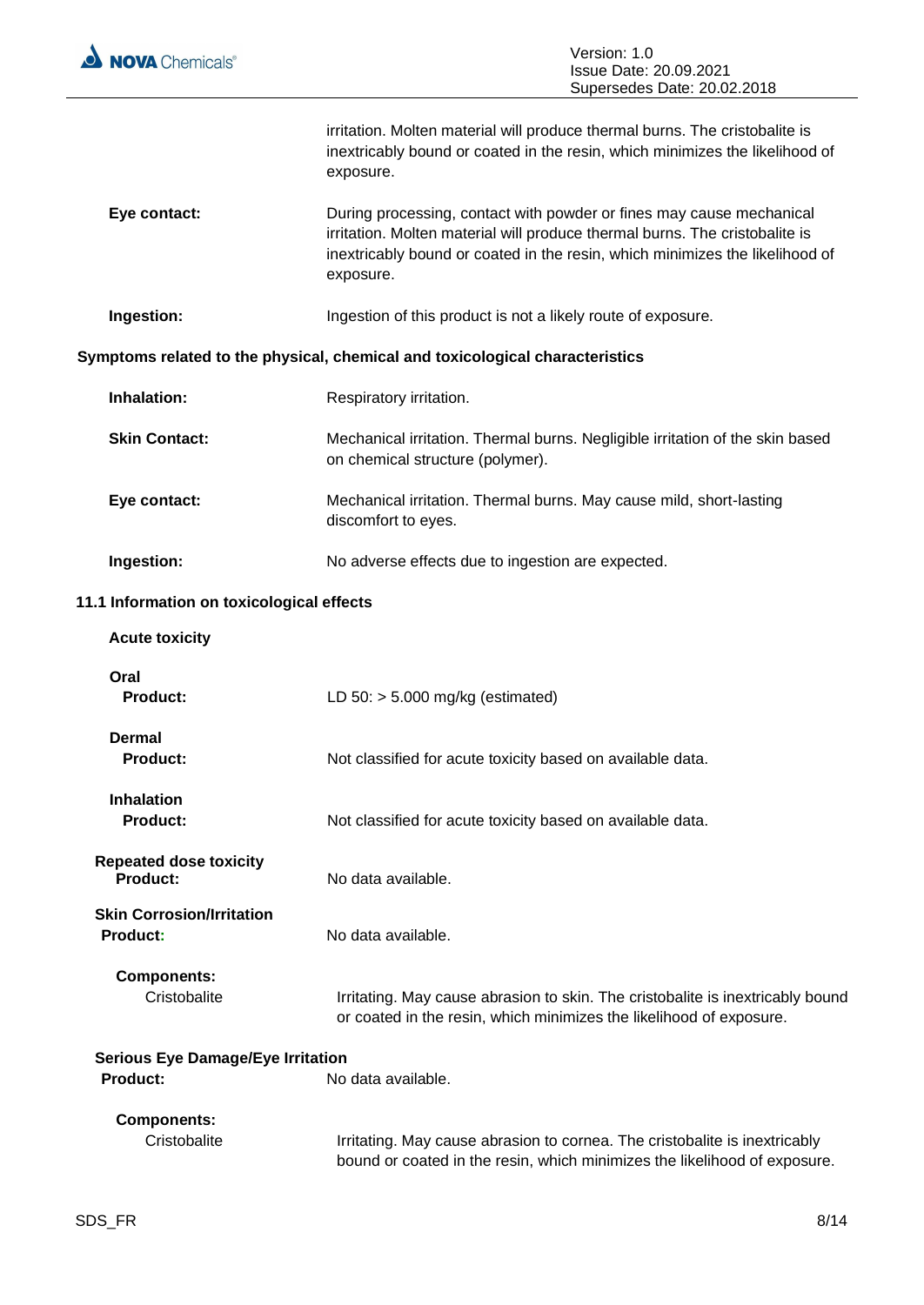

| <b>Respiratory or Skin Sensitisation</b><br><b>Product:</b>                | No data available.                                                                                                                                                                                                                                                                                                                                                                    |
|----------------------------------------------------------------------------|---------------------------------------------------------------------------------------------------------------------------------------------------------------------------------------------------------------------------------------------------------------------------------------------------------------------------------------------------------------------------------------|
| <b>Germ Cell Mutagenicity</b>                                              |                                                                                                                                                                                                                                                                                                                                                                                       |
|                                                                            |                                                                                                                                                                                                                                                                                                                                                                                       |
| In vitro<br><b>Product:</b>                                                | There are no known or reported genetic effects.                                                                                                                                                                                                                                                                                                                                       |
| In vivo<br>Product:                                                        | There are no known or reported genetic effects.                                                                                                                                                                                                                                                                                                                                       |
| Carcinogenicity<br><b>Product:</b>                                         | Not classified                                                                                                                                                                                                                                                                                                                                                                        |
| <b>Reproductive toxicity</b><br><b>Product:</b>                            | There are no known or reported reproductive effects.                                                                                                                                                                                                                                                                                                                                  |
| <b>Specific Target Organ Toxicity - Single Exposure</b><br><b>Product:</b> | No data available.                                                                                                                                                                                                                                                                                                                                                                    |
| <b>Specific Target Organ Toxicity - Repeated Exposure</b><br>Product:      | No data available.                                                                                                                                                                                                                                                                                                                                                                    |
| <b>Components:</b><br>Cristobalite                                         | Lungs, Respiratory system - The cristobalite is inextricably bound or coated<br>in the resin, which minimizes the likelihood of exposure.                                                                                                                                                                                                                                             |
| <b>Aspiration Hazard</b><br><b>Product:</b>                                | Not classified.                                                                                                                                                                                                                                                                                                                                                                       |
| 11.2 Information on health hazards                                         |                                                                                                                                                                                                                                                                                                                                                                                       |
| <b>Endocrine Disruption</b><br><b>Product:</b>                             | The substance/mixture does not contain components considered to have<br>endocrine disrupting properties according to REACH Article 57(f) or<br>Commission Delegated regulation (EU) 2017/2100 or Commission<br>Regulation (EU) 2018/605 at levels of 0.1% or higher.                                                                                                                  |
| <b>Other hazards</b><br><b>Product:</b>                                    | No data available.                                                                                                                                                                                                                                                                                                                                                                    |
| <b>SECTION 12: Ecological information</b>                                  |                                                                                                                                                                                                                                                                                                                                                                                       |
| <b>General information:</b>                                                | NOVAPOL <sup>®</sup> resins are expected to be inert in the environment. They float<br>on water and are not biodegradable. They are not expected to<br>bioconcentrate (accumulate in the food chain) due to their high molecular<br>weight. NOVAPOL® pellets are not expected to be toxic if ingested but may<br>represent a choking hazard if ingested by waterfowl or aquatic life. |
| 12.1 Toxicity                                                              |                                                                                                                                                                                                                                                                                                                                                                                       |
| <b>Acute toxicity</b>                                                      |                                                                                                                                                                                                                                                                                                                                                                                       |
| <b>Fish</b><br><b>Product:</b>                                             | LC 50 (96 h): $> 100$ mg/l                                                                                                                                                                                                                                                                                                                                                            |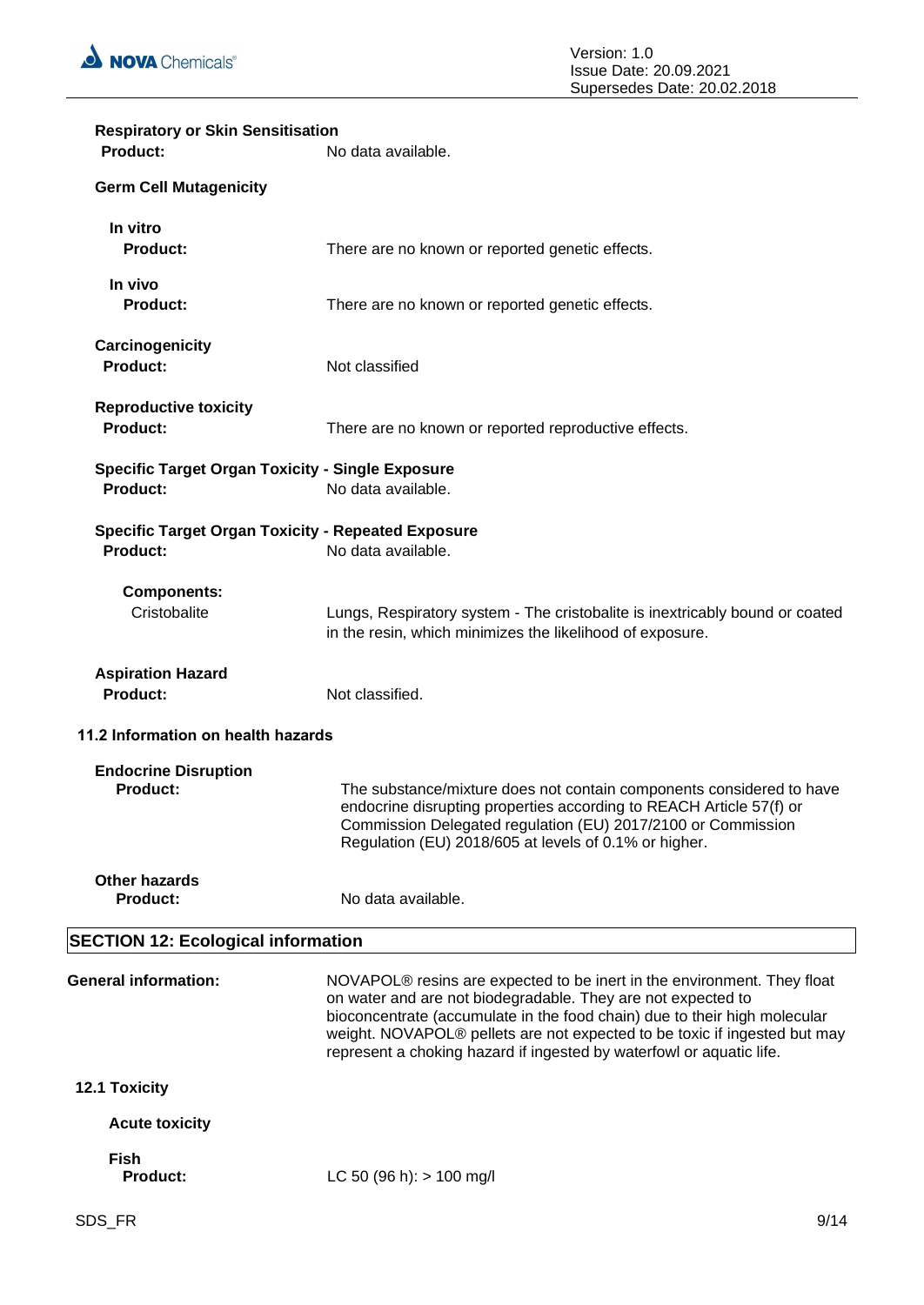| <b>SECTION 13: Disposal considerations</b>                                                |                                                                                                                                                                                                                                                                                                                                                                                  |
|-------------------------------------------------------------------------------------------|----------------------------------------------------------------------------------------------------------------------------------------------------------------------------------------------------------------------------------------------------------------------------------------------------------------------------------------------------------------------------------|
| 12.7 Other adverse effects:                                                               | Pellets are persistent in aquatic and terrestrial systems.                                                                                                                                                                                                                                                                                                                       |
| <b>12.6 Endocrine Disruption:</b><br><b>Product:</b>                                      | The substance/mixture does not contain components considered to have<br>endocrine disrupting properties according to REACH Article 57(f) or<br>Commission Delegated regulation (EU) 2017/2100 or Commission<br>Regulation (EU) 2018/605 at levels of 0.1% or higher.                                                                                                             |
| 12.5 Results of PBT and vPvB assessment:<br><b>Product</b>                                | PBT assessment does not apply.                                                                                                                                                                                                                                                                                                                                                   |
| 12.4 Mobility in soil:                                                                    | Biologically persistent. This product has not been found to migrate through<br>soils.                                                                                                                                                                                                                                                                                            |
| Partition Coefficient n-octanol / water (log Kow)<br>Product:                             | not applicable                                                                                                                                                                                                                                                                                                                                                                   |
| 12.3 Bioaccumulative potential<br><b>Bioconcentration Factor (BCF)</b><br><b>Product:</b> | Pellets may accumulate in the digestive systems of birds and aquatic life,<br>causing injury and possible death due to starvation.                                                                                                                                                                                                                                               |
| <b>BOD/COD Ratio</b><br><b>Product</b>                                                    | No data available.                                                                                                                                                                                                                                                                                                                                                               |
| <b>Biodegradation</b><br><b>Product:</b>                                                  | Not readily degradable. Under optimal oxidation conditions, >99% of<br>polyethylene will remain intact after exposure to microbial actions. Product<br>will slowly change (embrittle) in the presence of sunlight, but will not fully<br>breakdown. Product buried in landfill has been found to be stable over time.<br>No toxic degradation products are known to be produced. |
| 12.2 Persistence and degradability                                                        |                                                                                                                                                                                                                                                                                                                                                                                  |
| <b>Toxicity to aquatic plants</b><br><b>Product:</b>                                      | $NOEC : > 100$ mg/l                                                                                                                                                                                                                                                                                                                                                              |
| <b>Aquatic Invertebrates</b><br><b>Product:</b>                                           | $NOEC :$ > 100 mg/l                                                                                                                                                                                                                                                                                                                                                              |
| <b>Fish</b><br>Product:                                                                   | NOEC: > 100 mg/l                                                                                                                                                                                                                                                                                                                                                                 |
| <b>Chronic toxicity</b>                                                                   |                                                                                                                                                                                                                                                                                                                                                                                  |
| <b>Toxicity to aquatic plants</b><br><b>Product:</b>                                      | EC 50 (72 h): $> 100$ mg/l                                                                                                                                                                                                                                                                                                                                                       |
| <b>Aquatic Invertebrates</b><br><b>Product:</b>                                           | EC 50 (Daphnia magna, 48 h): > 100 mg/l                                                                                                                                                                                                                                                                                                                                          |

# **13.1 Waste treatment methods**

| Disposal methods: | Dispose of contents/container to an appropriate treatment and disposal   |
|-------------------|--------------------------------------------------------------------------|
|                   | facility in accordance with applicable laws and regulations, and product |
|                   | characteristics at time of disposal. Preferred disposal methods for      |

Π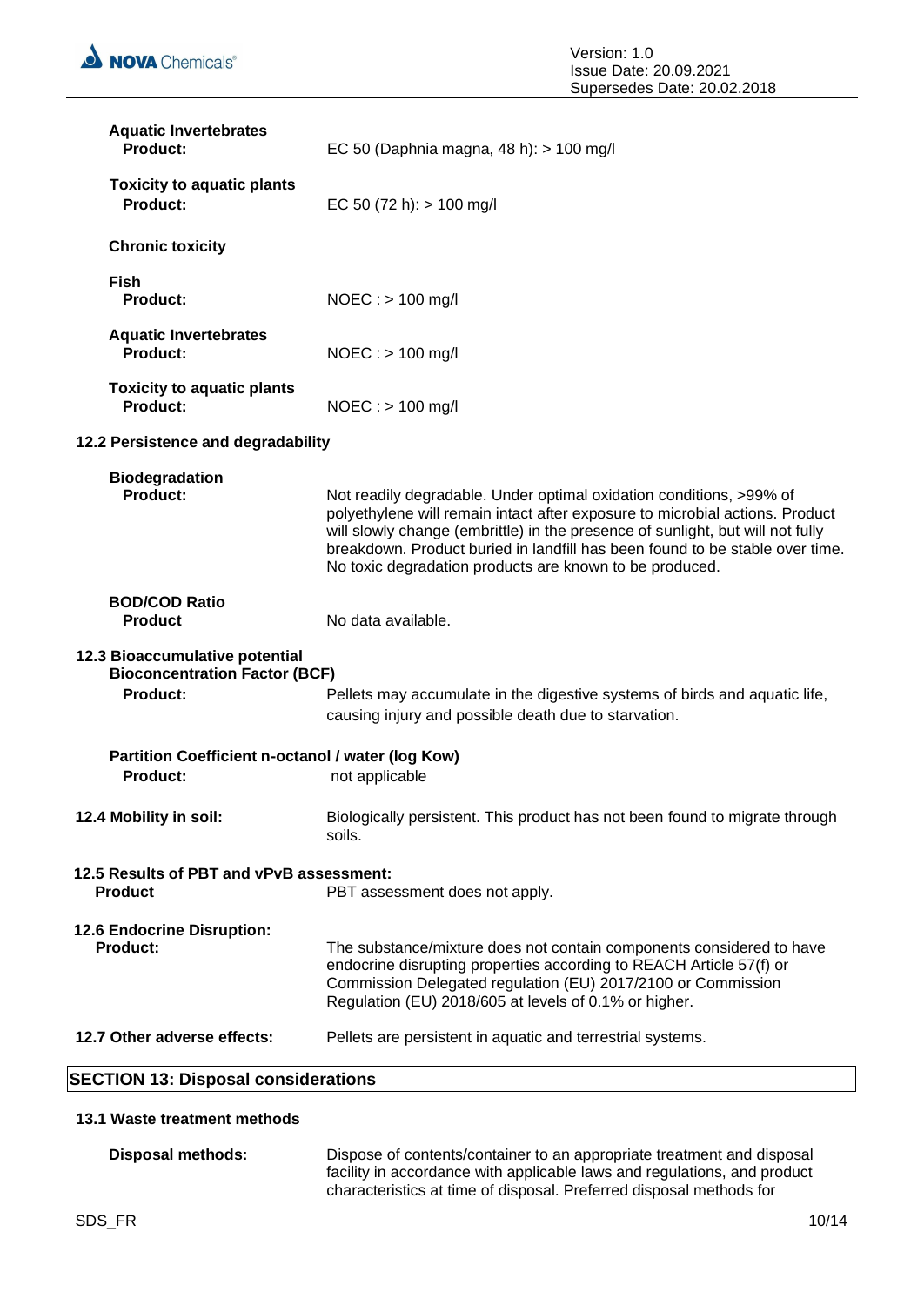

polyethylene in order of preference are: 1) clean and reuse if possible, 2) recover and resell through plastic recyclers or resin brokers, 3) incinerate with waste heat recovery and 4) landfill. DO NOT ATTEMPT TO DISPOSE OF BY UNCONTROLLED INCINERATION. Open burning of plastics at landfills should not be undertaken.

**Contaminated Packaging:** Check regional, national and local environmental regulations prior to disposal.

## **SECTION 14: Transport information**

### **ADR**

Not regulated.

#### **IMDG**

Not regulated.

# **IATA**

Not regulated.

**14.7 Transport in bulk according to Annex II of MARPOL and the IBC Code**: not applicable

## **SECTION 15: Regulatory information**

**15.1 Safety, health and environmental regulations/legislation specific for the substance or mixture:**

#### **EU Regulations**

**Regulation 1005/2009/EC on substances that deplete the ozone layer, Annex I, Controlled Substances:** none

**Regulation 1005/2009/EC on substances that deplete the ozone layer, Annex II, New Substances:**  none

**EU. Reach Annex XIV, Substances Subject to Authorization:** none

**Regulation (EU) 2019/1021 On persistent organic pollutants (recast), as amended:** none

**EU. Directive 2010/75/EU on Industrial Emissions (IPPC), Annex II, L 334/17:** none

**Regulation (EU) No. 649/2012 concerning the export and import of dangerous chemicals, Annex I, Part 1 as amended:** none

**Regulation (EU) No. 649/2012 concerning the export and import of dangerous chemicals, Annex I, Part 2 as amended:** none

**Regulation (EU) No. 649/2012 concerning the export and import of dangerous chemicals, Annex I, Part 3 as amended:** none

**Regulation (EU) No. 649/2012 concerning the export and import of dangerous chemicals, Annex V as amended:** none

**EU. REACH Candidate List of Substances of Very High Concern for Authorization (SVHC):** none

**Regulation (EC) No. 1907/2006 Annex XVII Substances subject to restriction on marketing and use:**  none

**Directive 2004/37/EC on the protection of workers from the risks related to exposure to carcinogens and mutagens at work.:** none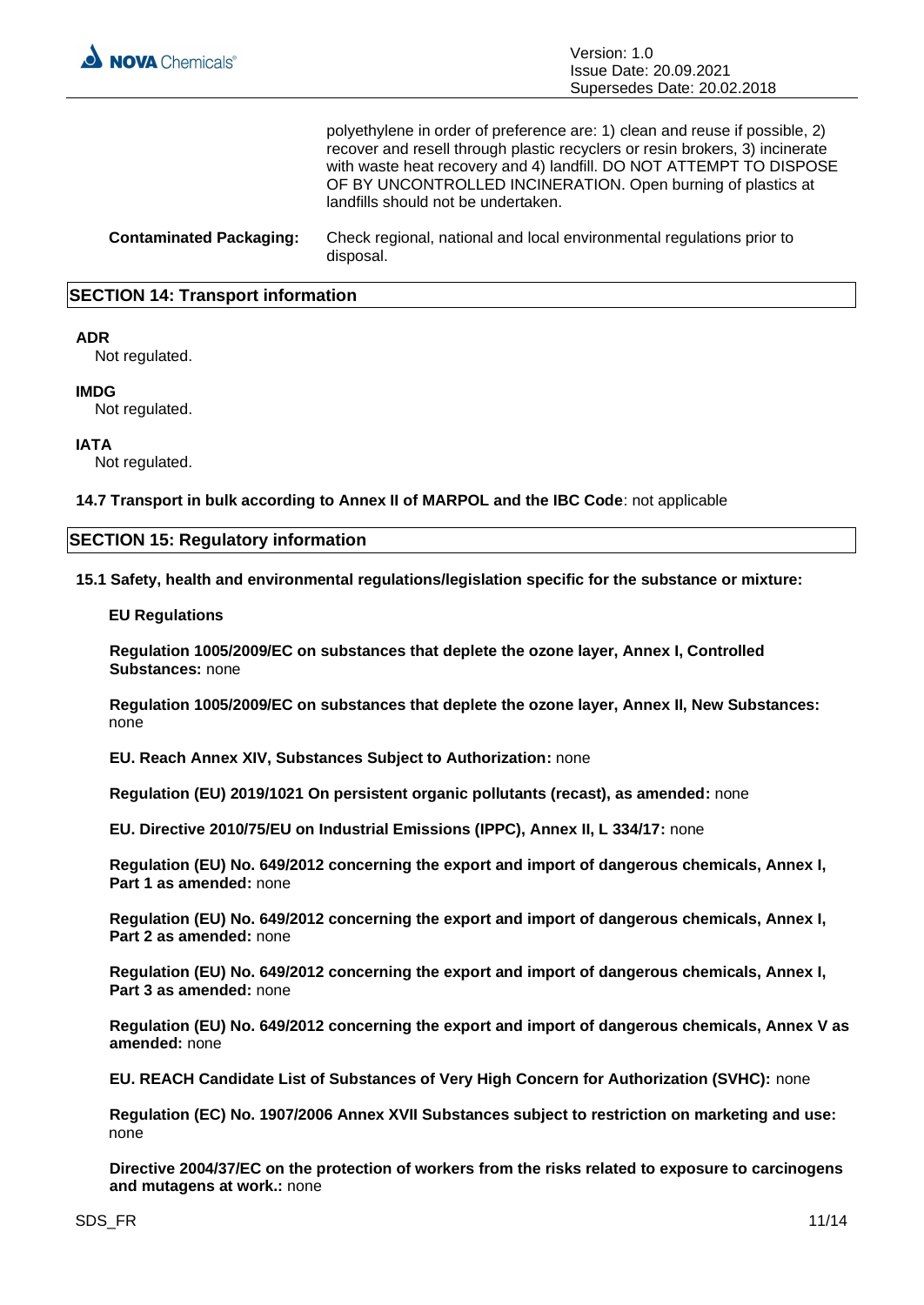

**Directive 92/85/EEC: on the safety and health of pregnant workers and workers who have recently given birth or are breast feeding.:** none

**EU. Directive 2012/18/EU (SEVESO III) on major accident hazards involving dangerous substances, as amended.:** not applicable

**EU. Regulation No. 166/2006 PRTR (Pollutant Release and Transfer Registry), Annex II: Pollutants:**  none

**Directive 98/24/EC on the protection of workers from the risks related to chemical agents at work:**  none

**15.2 Chemical safety assessment:** Not required. This product complies with the registration requirements of the REACH Regulation (EC) No 1907/2006. The component substances have been duly registered or are exempt from registration. This covers those EU importers included in NOVA Chemicals' Only Representative scheme.

| <b>SECTION 16: Other information</b>                                    |                                                                                                                                                                                                                                                                                                                                                                                                                                                                                                                                                                                                                                                                              |  |
|-------------------------------------------------------------------------|------------------------------------------------------------------------------------------------------------------------------------------------------------------------------------------------------------------------------------------------------------------------------------------------------------------------------------------------------------------------------------------------------------------------------------------------------------------------------------------------------------------------------------------------------------------------------------------------------------------------------------------------------------------------------|--|
| <b>Revision Information:</b>                                            | 20.09.2021: SDS Update                                                                                                                                                                                                                                                                                                                                                                                                                                                                                                                                                                                                                                                       |  |
| <b>References</b><br><b>PBT</b><br>vPvB                                 | PBT: persistent, bioaccumulative and toxic substance.<br>vPvB: very persistent and very bioaccumulative substance.                                                                                                                                                                                                                                                                                                                                                                                                                                                                                                                                                           |  |
| Key literature references and<br>sources for data:                      | Available on request.                                                                                                                                                                                                                                                                                                                                                                                                                                                                                                                                                                                                                                                        |  |
| Wording of the H-statements in sections 2 and 3<br>H315<br>H319<br>H350 | Causes skin irritation.<br>Causes serious eye irritation.<br>May cause cancer.                                                                                                                                                                                                                                                                                                                                                                                                                                                                                                                                                                                               |  |
| <b>Training information:</b>                                            | Suitable information on safety in handling, storage and processing the<br>product should be given to employees based on the existing information.                                                                                                                                                                                                                                                                                                                                                                                                                                                                                                                            |  |
| <b>Other information:</b>                                               | Exposure to the Hazardous Combustion and Decomposition Products as<br>described in the SDS, Sections 5 and 10, may be linked with various acute<br>and chronic health effects. These effects include irritation of eyes and upper<br>respiratory tract primarily from the aldehydes, breathing difficulties, systemic<br>toxicity such as liver, kidney, and central nervous system effects.                                                                                                                                                                                                                                                                                 |  |
|                                                                         | NOVA Chemicals has monitored worker exposures to emissions during<br>commercial-scale processing of polyethylene. Concentrations of hazardous<br>decomposition products were determined to be well below established<br>exposure limits in the workplace. "Quantitation of Employee Exposure to<br>Emission Products Generated By Commercial-Scale Processing of<br>Polyethylene" is available in the Am. Ind. Hyg. Assoc. J. 56:809-814 (1995)<br>and "Quantification of Emission Compounds Generated During Commercial-<br>Scale Processing of Advanced SCLAIRTECH™ Polyethylene" is available in<br>the Journal of Plastic Film & Sheeting Volume 26 Issue 2, April 2010. |  |
|                                                                         | For information on ventilation considerations for the control of volatile air<br>contaminants from polyethylene, please request a copy of NOVA Chemicals'<br>publication, "Ventilation Guidelines for Heat-Processing Polyethylene Resins".                                                                                                                                                                                                                                                                                                                                                                                                                                  |  |
|                                                                         | For additional information on unloading hopper cars containing plastic resins,<br>refer to NOVA Chemicals' publication, "Hopper Car Unloading Guide".                                                                                                                                                                                                                                                                                                                                                                                                                                                                                                                        |  |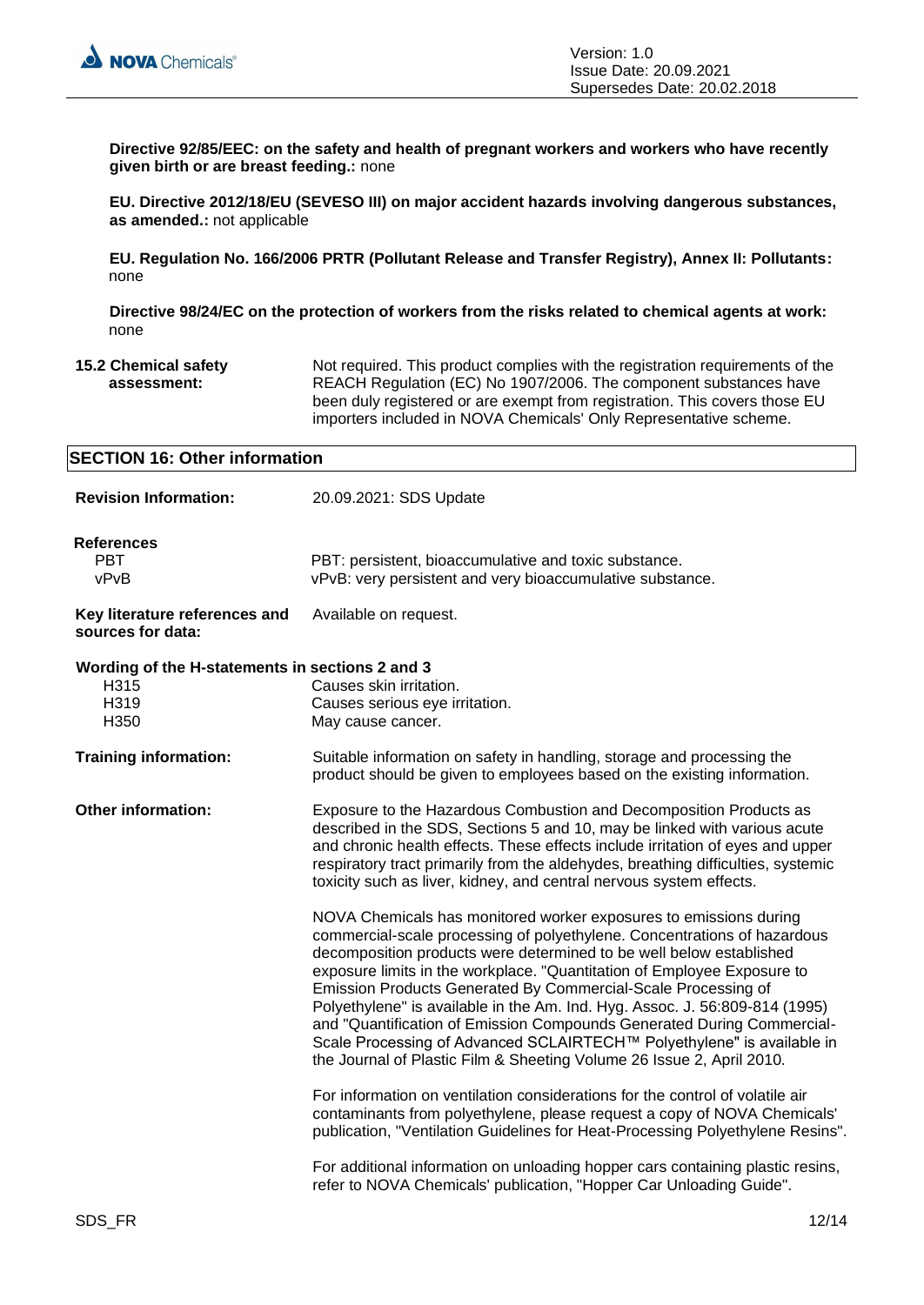| For information on processing properties, selection of NOVAPOL resin<br>grades, refer to the NOVAPOL Product Data Sheets available on our web<br>site, under Products & Applications: http://www.novachemicals.com.                                                                                                                |
|------------------------------------------------------------------------------------------------------------------------------------------------------------------------------------------------------------------------------------------------------------------------------------------------------------------------------------|
| For additional information on preventing pellet loss, refer to published plastic<br>industry publications and resources under 'Operation Clean Sweep'; now<br>downloadable from the web at http://www.opcleansweep.org/.                                                                                                           |
| Polyethylene fines and dust particles are listed as a Class I combustible dust<br>by the National Fire Protection Association (see NFPA-68, Table F.1 (e)). For<br>additional information on control of static and minimizing potential dust and<br>fire hazards, refer to NFPA-654, "Standard for the Prevention of Fire and Dust |

Explosivity testing was done on one NOVAPOL® LLDPE, one LDPE and one HDPE resins with Pmax = 4.8-5.7 bar,  $Kst = 12-17$  (bar m/s) and Minimum Ignition Energy (MIE) = 1000-10,000; dust explosion class = St 1; this data was obtained for polyethylene with a final particle size of 100% <250 um and moisture content between 0 and 0.2%. Similar results are expected for the remaining NOVAPOL® polyethylene resin grades.

Explosions from the Manufacturing, Processing and Handling of Combustible

For NOVAPOL resin grade specific information including food contact compliance statements, please contact your sales representative or refer to NOVA Chemicals' polyethylene Product Data Sheets.

Key/Legend: ACGIH = American Conference of Governmental Industrial Hygienists; ADR = Transport of Dangerous Goods by Road; ADR/RID = European Agreement of Dangerous Goods by Road/Rail; CAS = Chemical Abstracts Service; DFG = Deutsche Forschungsgemeinschaft; EC50 = Effective Concentration 50%; EEC = European Economic Community; EU = European Union; GHS = Globally Harmonized System for the Classification and Labelling of Chemicals: IARC = International Agency for Research on Cancer; IATA = International Air Transport Association; ICAO = International Civil Aviation Organization; IMDG = International Maritime Dangerous Goods; IMO = International Maritime Organization; Kow = Octanol/water partition coefficient; LC50 = Lethal Concentration 50%; LD50 = Lethal Dose 50%; LEL = Lower Explosive Limit; LFL  $=$  Lower Flammable Limit; LLV = Level Limit Ceiling Limit (Sweden dust); MAK = Maximum Concentration Value in the Workplace; NCEC = National Chemical Emergency Centre; NFPA = National Fire Protection Association; NTP = National Toxicology Program; OEL = Occupational Exposure Limit; PNOC = Particulates Not Otherwise Classified; PPE = Personal Protective Equipment; REACH = Registration, Evaluation, Authorisation and Restriction of Chemical Substances; RID = Transport of Dangerous Goods by Rail; SADT = Self Accelerating Decomposition Temperature; SCBA = Self Contained Breathing Apparatus; SDS = Safety Data Sheet; STEL = Short Term Exposure Limit; TLV = Threshold Limit Value; TWA = Time Weighted Average; UEL = Upper Explosive Limit; UFL = Upper Flammable Limit; VLA-ED = Valor límite Ambiental de Exposición Diaria (Environmental Exposure Daily Limit Value); VME = valeur limite d'exposition (Occupational Exposure Limits)

Particulate Solids, 2013 Edition".

| 20.09.2021<br><b>Issue Date:</b> |
|----------------------------------|
|----------------------------------|

**SDS No.:** NOVA-0029B

**Disclaimer:** ALTHOUGH THE INFORMATION CONTAINED IN THIS DOCUMENT IS PRESENTED IN GOOD FAITH, BASED ON AVAILABLE INFORMATION BELIEVED TO BE RELIABLE AT THE TIME OF PREPARATION OF THIS DOCUMENT, **NOVA CHEMICALS MAKES NO WARRANTIES OR REPRESENTATIONS WITH RESPECT TO THE INFORMATION OR THE PRODUCT/MATERIALS DESCRIBED HEREIN, AND EXPRESSLY DISCLAIMS ALL IMPLIED WARRANTIES AND CONDITIONS (INCLUDING ALL WARRANTIES AND CONDITIONS OF MERCHANTABILITY OR FITNESS FOR A PARTICULAR PURPOSE). NO FREEDOM FROM INFRINGEMENT OF ANY PATENT OWNED BY NOVA CHEMICALS OR OTHERS IS TO BE INFERRED. THIS INFORMATION IS SUBJECT TO CHANGE WITHOUT NOTICE. PLEASE CONTACT NOVA CHEMICALS FOR THE MOST CURRENT VERSION OF THIS SDS. NOVA CHEMICALS DOES NOT ASSUME RESPONSIBILITY FOR SDS OBTAINED FROM THIRD PARTY SOURCES.**

**UNLESS SPECIFICALLY AGREED OTHERWISE, NOVA CHEMICALS DOES NOT TAKE**